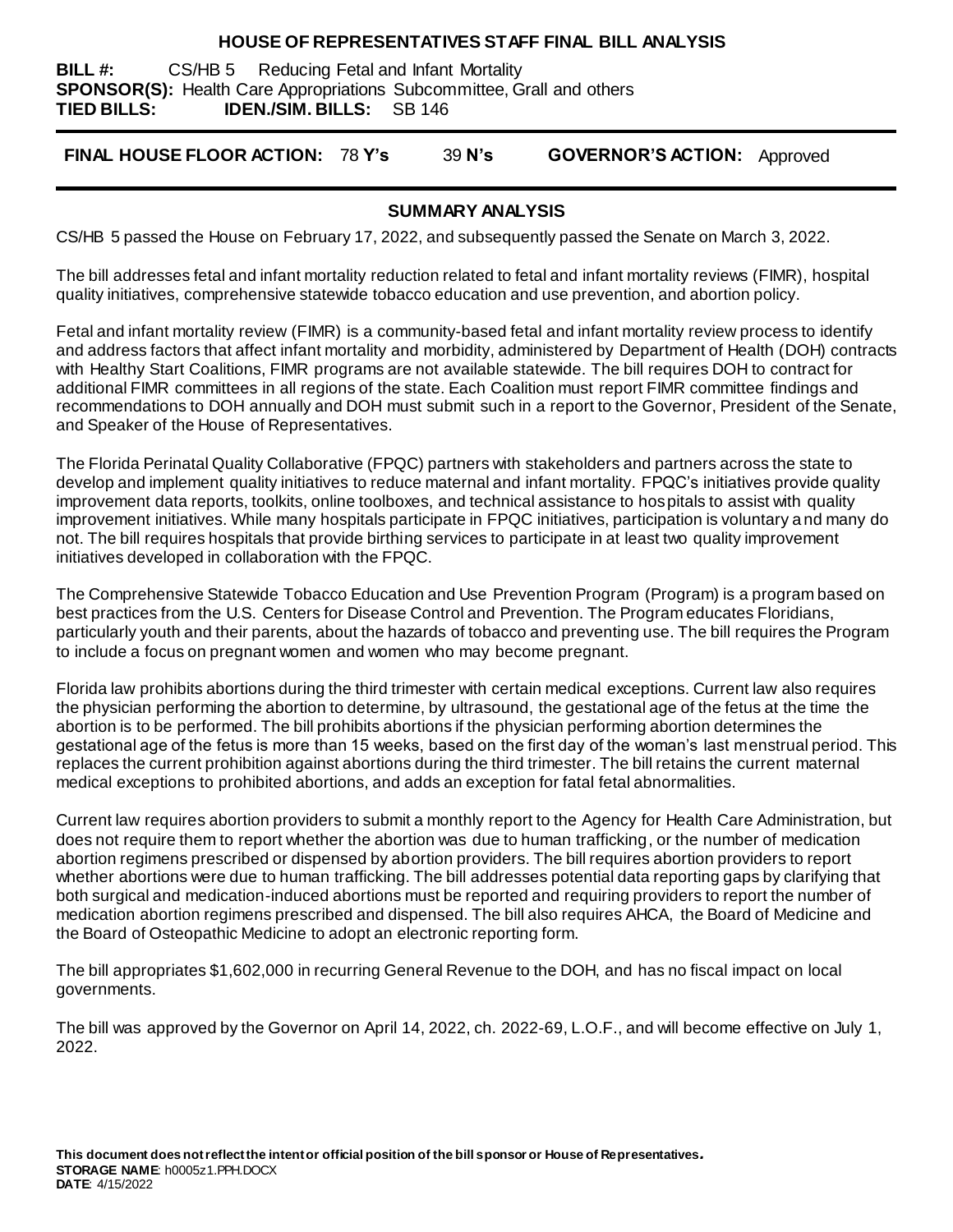## **I. SUBSTANTIVE INFORMATION**

## A. EFFECT OF CHANGES:

### **Background**

## **Infant Mortality**

Infant mortality is the death of an infant before the first birthday. The infant mortality rate is the number of infant deaths for every 1,000 live births. In addition to giving key information about maternal and infant health, the infant mortality rate is a marker of the overall health of a society. In 2019, the infant mortality rate in the United States was 5.6 deaths per 1,000 live births.<sup>1</sup>



**Infant Mortality Rates by State – 2019<sup>2</sup>**

<https://www.cdc.gov/reproductivehealth/maternalinfanthealth/infantmortality.htm> (last visited March 11, 2022). <sup>2</sup> Centers for Disease Control and Prevention, *Infant Mortality Rates by State,*  [https://www.cdc.gov/nchs/pressroom/sosmap/infant\\_mortality\\_rates/infant\\_mortality.htm](https://www.cdc.gov/nchs/pressroom/sosmap/infant_mortality_rates/infant_mortality.htm) (last visited March 11, 2022).

j <sup>1</sup> Centers for Disease Control and Prevention, *Infant Mortality,*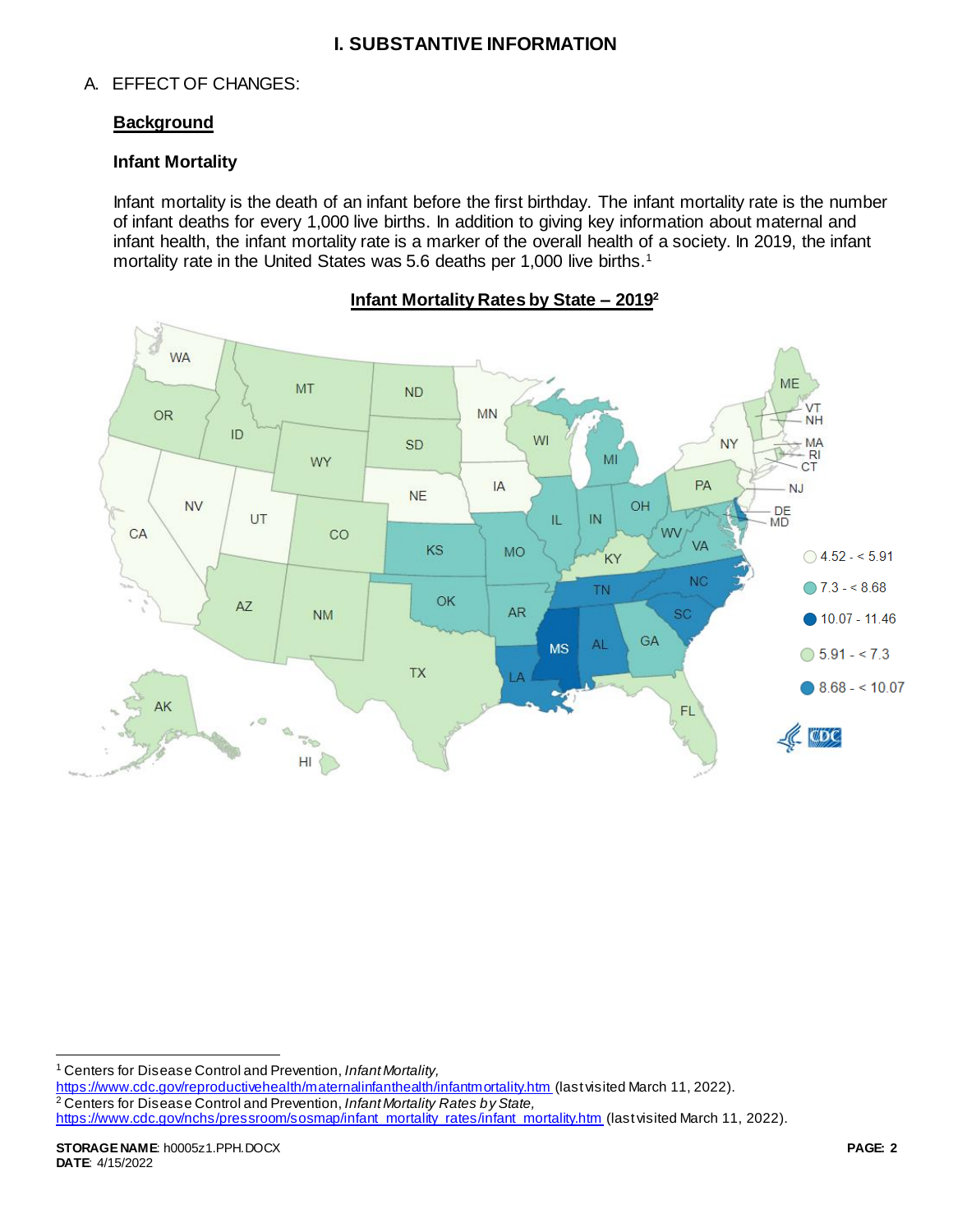

### Infant Mortality in Florida

The Department of Health (DOH) reports annually on fetal and infant deaths through the Florida Vital Statistics Annual Report.<sup>4</sup> This report provides the number of fetal deaths per 1,000 live births, the number of deaths by race, and compares that data to national figures. Florida ranks 18<sup>th</sup> in the nation in infant mortality with a rate of six deaths per 1,000 live births (1,213 in 2020).<sup>5</sup>

In Florida, the leading causes of infant mortality, per 1,000 live births, are:  $6\%$ 

- $\bullet$  Birth defects  $(1.1)$ ;
- Preterm and low birth weight (0.9);
- Unintentional injuries (0.5);
- Maternal complications of pregnancy (0.4);
- Complications of placenta, cord, and membranes (0.3); and
- Sudden Infant Death Syndrome (0.3).

l

<sup>3</sup> Centers for Disease Control and Prevention, Reproductive Health – Infant Mortality Rates by State, 2019,

<https://www.cdc.gov/reproductivehealth/maternalinfanthealth/infantmortality.htm#infant> (last visited March 11, 2022).

Note that Vermont's rate was determined unreliable for 2019 by the CDC and is not included in this chart.

<sup>4</sup> Florida Vital Statistics Annual Report 2020[, http://www.flpublichealth.com/VSbook/PDF/2020/Fetal.pdf](http://www.flpublichealth.com/VSbook/PDF/2020/Fetal.pdf) (last visited March 11, 2022). 5 Id. *See also* Centers for Disease Control and Prevention, Infant Mortality Rates by State (2019),

[https://www.cdc.gov/nchs/pressroom/sosmap/infant\\_mortality\\_rates/infant\\_mortality.htm](https://www.cdc.gov/nchs/pressroom/sosmap/infant_mortality_rates/infant_mortality.htm) (last visited March 11, 2022).

<sup>6</sup> Presentation by Shay Chapman, BSN, MBA, Deputy Division Director, Community Health Promotion, Sept. 21, 2021 meeting of the Professions and Public Health Subcommittee, available at

[https://www.myfloridahouse.gov/Sections/Documents/loaddoc.aspx?PublicationType=Committees&CommitteeId=3093&Session=2022](https://www.myfloridahouse.gov/Sections/Documents/loaddoc.aspx?PublicationType=Committees&CommitteeId=3093&Session=2022&DocumentType=Meeting+Packets&FileName=pph+9-21-21.pdf) [&DocumentType=Meeting+Packets&FileName=pph+9-21-21.pdf](https://www.myfloridahouse.gov/Sections/Documents/loaddoc.aspx?PublicationType=Committees&CommitteeId=3093&Session=2022&DocumentType=Meeting+Packets&FileName=pph+9-21-21.pdf)(last visited March 11, 2022).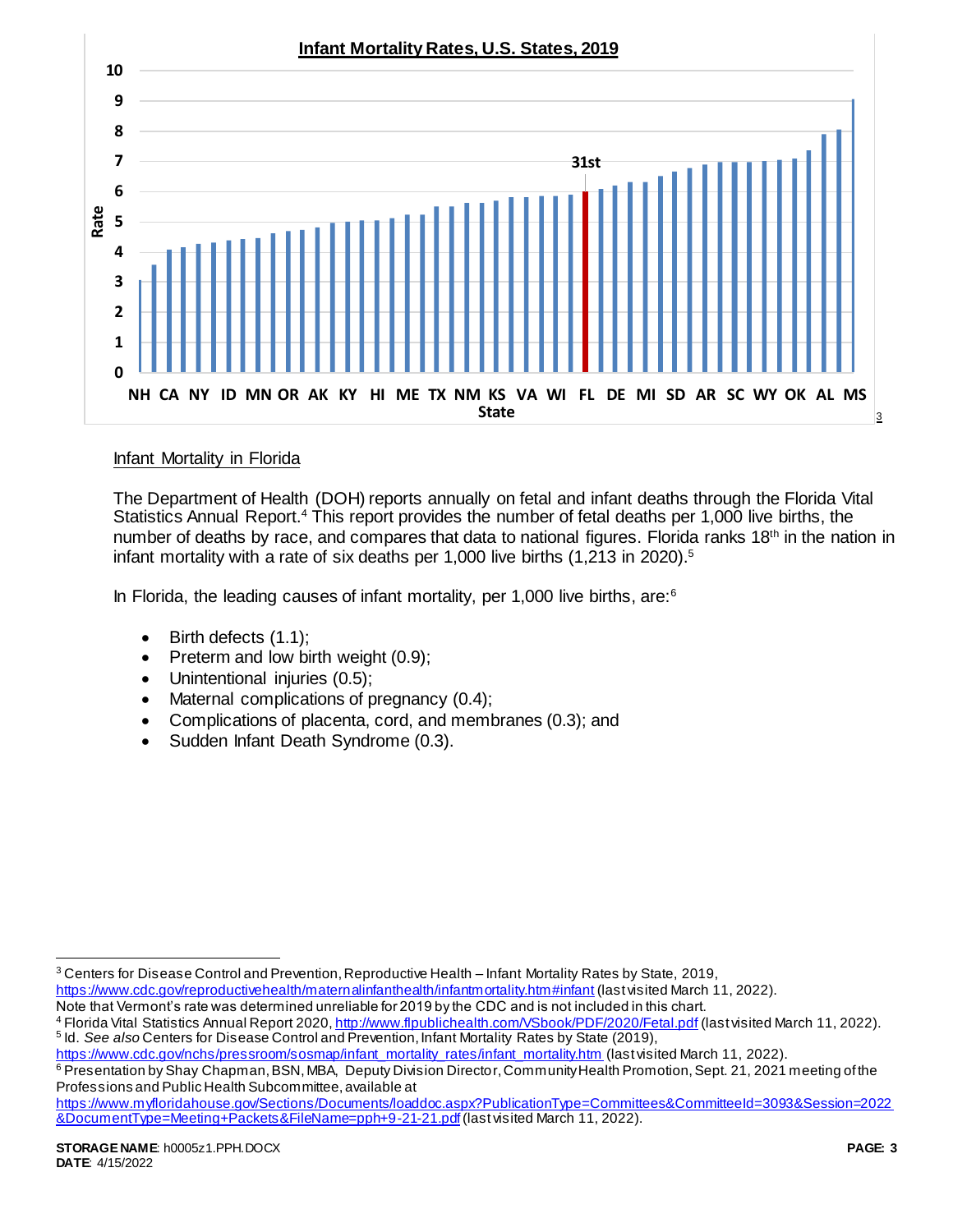

Infant Mortality Rates, 1992-2019, Florida vs. the United States

Source: Florida CHARTS, [www.flhealthcharts.com](http://www.flhealthcharts.com/).

### **Florida Infant Mortality Rates by County<sup>7</sup>**



Fetal and Infant Mortality Review

 $\overline{a}$  $^7$  Id.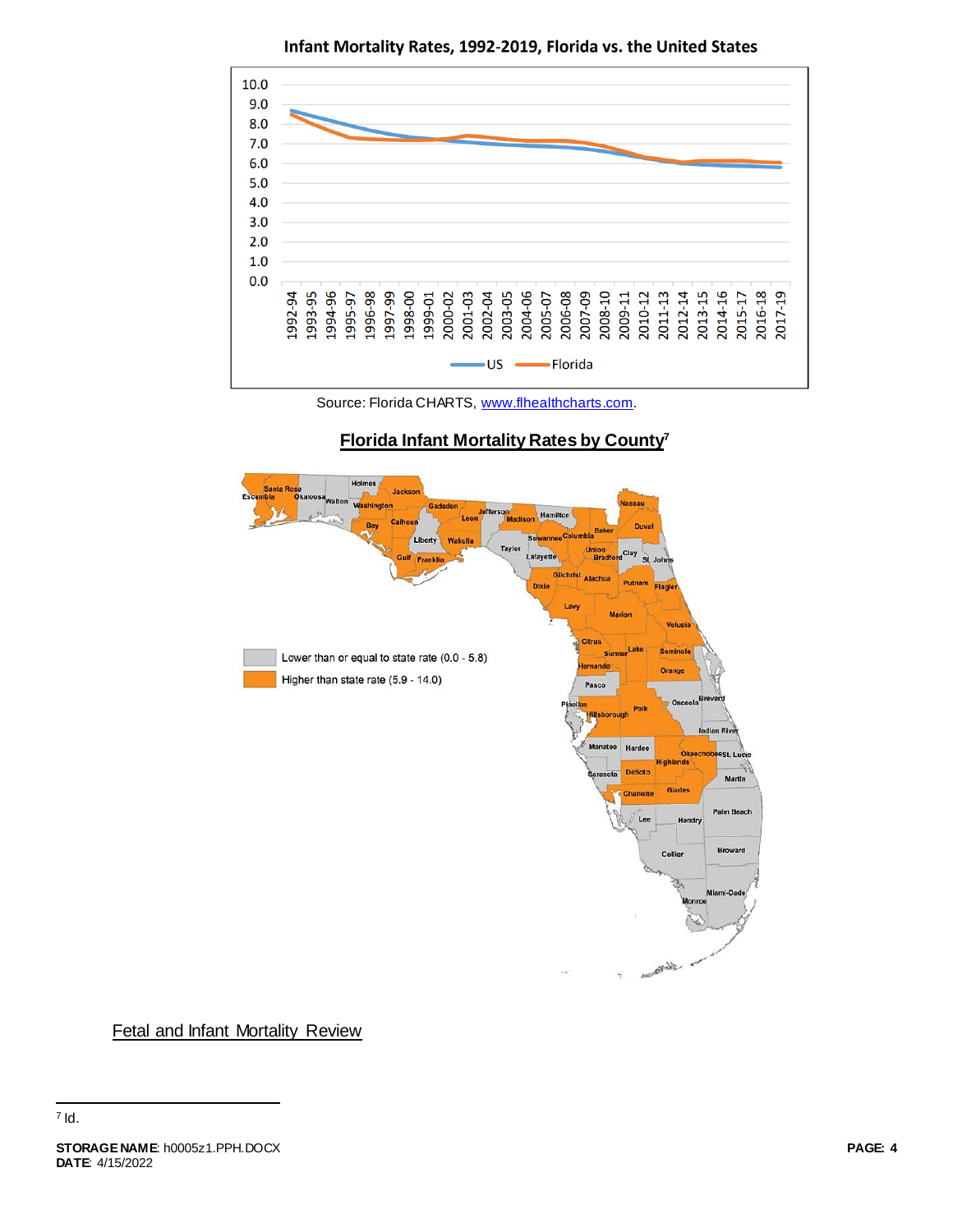Fetal and infant mortality review (FIMR) is a process of community-based fetal and infant mortality reviews aimed at addressing factors and issues that affect infant mortality and morbidity. FIMR committees aim to gain knowledge through the reviews to empower communities to enhance services, influence policy, and direct planning efforts that will ultimately lower infant mortality rates. The process is based on the National FIMR model which supports case review and interventions at the local level. $8$ 

### <span id="page-4-0"></span>*FIMR Process*

In Florida, FIMR committees operate in a two-tier structure consisting of Healthy Start Coalitions (Coalition) and Case Review Teams (CRT). The FIMR process begins when infant death cases are selected for review by a committee within the Healthy Start Coalition (Coalition) based on specific criteria, including type of death, residence and race. Information is abstracted from birth, death, medical, hospital and autopsy records. Efforts are also made to interview the family. No information which identifies the family or medical providers is included on the abstraction form.<sup>9</sup>

Case summaries are developed by the Coalition committee and presented to the CRT, a multidisciplinary group of community medical and social service professionals. This group usually includes a district and local health officer, obstetrician, pediatrician, social worker, nurse-midwife, a hospital and community nurse, coroner or medical examiner, interviewer, abstractor, community outreach worker, mental health counselor, and other people important to the individual reviews. The CRT examines each case to determine medical, social, financial and other issues that may have impacted the poor birth outcome. Recommendations for community action are crafted by the CRT based on review findings. These recommendations are shared with the Community Action Group, a group of volunteers working with at-risk families and other partner agencies<sup>10</sup> in the region to implement and develop street-level outreach activities.<sup>11</sup>

FIMR work has several benefits, such as including the perspective of the family, identifying issues unique to a community, allowing for targeted initiatives, and engaging community leaders to identify and implement solutions.<sup>12</sup>

## *FIMR in Florida*

DOH contracts with Healthy Start Coalitions around the state for FIMR programs.<sup>13</sup> FIMR is not a statewide program and there is no statutory directive for the FIMR process; programs are authorized in the General Appropriations Act. Approximately half of the counties in the state participate in a FIMR program.<sup>14</sup> Currently, Florida has:<sup>15</sup>

- 11 state-funded FIMR programs though contracts with Healthy Start;
- 3 FIMRs funded through the County Health Departments (Orange, Osceola, and Palm Beach counties); and
- 2 FIMRs independently funded (Hillsborough and Indian River counties); and

[https://www.myfloridahouse.gov/Sections/Documents/loaddoc.aspx?PublicationType=Committees&CommitteeId=3093&Session=2022](https://www.myfloridahouse.gov/Sections/Documents/loaddoc.aspx?PublicationType=Committees&CommitteeId=3093&Session=2022&DocumentType=Meeting+Packets&FileName=pph+10-13-21.pdf) [&DocumentType=Meeting+Packets&FileName=pph+10-13-21.pdf](https://www.myfloridahouse.gov/Sections/Documents/loaddoc.aspx?PublicationType=Committees&CommitteeId=3093&Session=2022&DocumentType=Meeting+Packets&FileName=pph+10-13-21.pdf)(last visited March 11, 2022).  $15$  Id.

 $\overline{a}$ 8 Florida Department of Health, FIMR, available at [http://www.doh.state.fl.us/family/mch/FIMR/fimr\\_facts.html](http://www.doh.state.fl.us/family/mch/FIMR/fimr_facts.html) (last visited March 11, 2022).

 $^9$  ld.

<sup>&</sup>lt;sup>10</sup> Partner agencies may include health departments, hospitals, medical societies, schools, community and business leaders, and consumers

<sup>11</sup> *Supra*, note [8.](#page-4-0)

<sup>12</sup> National Fetal and Infant Mortality Review Program, *A Guide for Communities: Fetal and Infant Mortality Review Manual, 2nd Edition (2008),* <https://ncfrp.org/wp-content/uploads/NCRPCD-Docs/FIMRManual.pdf>(last visited March 11, 2022).

<sup>&</sup>lt;sup>13</sup> Email from Andrew Love, Director of Legislative Planning, Department of Health, Infant Mortality Policy Recommendations (Sept. 2, 2021).

<sup>14</sup> Email from Andrew Love, Director of Legislative Planning, Department of Health, Follow Up Documents (July 26, 2021). *See also* Presentation by Cathy Timuta, CEO, Florida Association of Healthy Start Coalitions, Inc., and Faye Johnson, CEO, Northeast Fl orida Healthy Start Coalition, Inc., Oct. 13, 2021 meeting of the Professions and Public Health Subcommittee, available at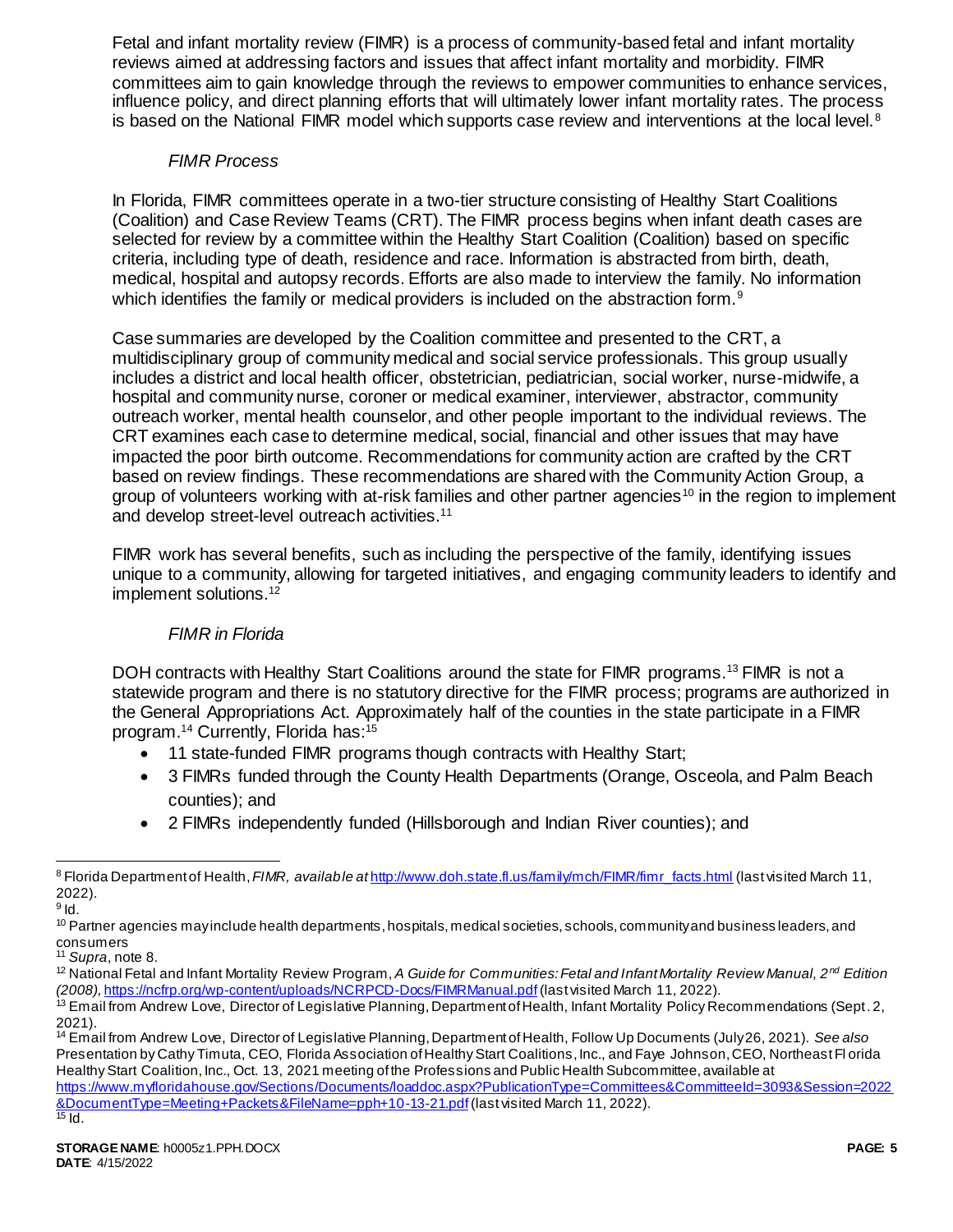1 inactive FIMR (St. Lucie County).

# **Healthy Start Coalition FIMR Programs**<sup>16</sup>



## **Comprehensive Statewide Tobacco Education and Use Prevention**

On November 7, 2006, the voters in the State of Florida adopted Amendment 4, creating the Comprehensive Statewide Tobacco Education and Prevention Program.<sup>17</sup> Pursuant to the amendment, the state is required to create a comprehensive, statewide program consistent with the United States Department of Health and Human Services, Centers for Disease Control and Prevention 1999 best

l

<sup>16</sup> Presentation by Cathy Timuta, CEO, Florida Association of Healthy Start Coalitions, Inc., and Faye Johnson, CEO, Northeast Florida Healthy Start Coalition, Inc., Oct. 13, 2021 meeting of the Professions and Public Health Subcommittee, available at [https://www.myfloridahouse.gov/Sections/Documents/loaddoc.aspx?PublicationType=Committees&CommitteeId=3093&Session=2022](https://www.myfloridahouse.gov/Sections/Documents/loaddoc.aspx?PublicationType=Committees&CommitteeId=3093&Session=2022&DocumentType=Meeting+Packets&FileName=pph+10-13-21.pdf) [&DocumentType=Meeting+Packets&FileName=pph+10-13-21.pdf](https://www.myfloridahouse.gov/Sections/Documents/loaddoc.aspx?PublicationType=Committees&CommitteeId=3093&Session=2022&DocumentType=Meeting+Packets&FileName=pph+10-13-21.pdf)(last visited March 11, 2022). <sup>17</sup> Art. X, s. 27, Fla. Const.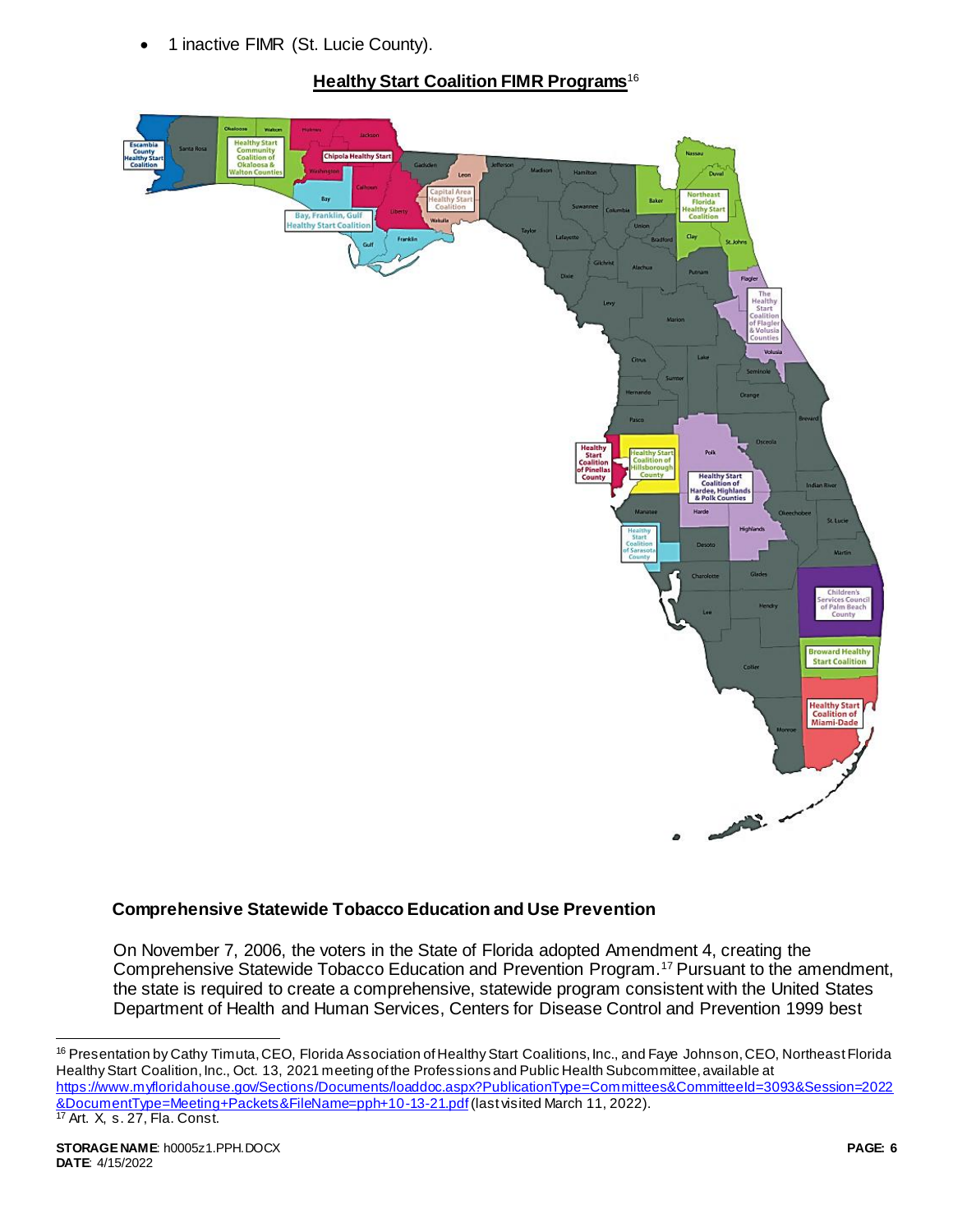practices, as periodically amended. The program must consist, at a minimum, of the following components:<sup>18</sup>

- An advertising campaign, funded by at least one-third of the required annual appropriation;
- Evidence-based curricula and programs to educate youth about tobacco and discourage their use of it;
- Programs of local community-based partnerships;
- Enforcement of laws, regulations, and policies against the sale or other provision of tobacco to minors, and the possession of tobacco by minors; and
- Publicly-reported annual evaluations to ensure that moneys appropriated for the program are spent properly.

The Constitution specifies that the Legislature must appropriate 15 percent of the total gross funds that tobacco companies paid to the State of Florida in 2005 under the Tobacco Settlement. This amount must be adjusted annually for inflation using the Consumer Price Index. For Fiscal Year 2021-2022, the mandated appropriation is \$73.9 million.<sup>19</sup>

In 2007, the Legislature created section 381.84, Florida Statutes, the Comprehensive Statewide Tobacco Education and Use Prevention Program (Program), to implement the constitutional amendment. The Program consists of nine components:<sup>20</sup>

- Counter-marketing and advertising;
- Cessation programs, counseling and treatment;
- Surveillance and education:
- Youth and school programs;
- Community programs and chronic disease prevention;
- Training of health care practitioners, tobacco-use cessation counselors and teachers;
- Administration and management;
- Enforcement and awareness of related laws; and
- The area health education centers (AHEC) tobacco-use cessation initiative.

The Program requires each component to focus on educating people, particularly youth and their parents, about the hazards of tobacco and discouraging the use of tobacco. The Program does not specifically address pregnant women and women who may become pregnant.

### **Hospitals and Infant Mortality**

Hospitals are regulated by the Agency for Health Care Administration (AHCA) under chapter 395, F.S., and the general licensure provisions of part II, of chapter 408, F.S. Hospitals offer a range of health care services with beds for use beyond 24 hours by individuals requiring diagnosis, treatment, or care.<sup>21</sup> Hospitals must make regularly available at least clinical laboratory services, diagnostic X-ray services, and treatment facilities for surgery or obstetrical care, or other definitive medical treatment.<sup>22</sup> Currently, hospitals that provide birthing services must incorporate information on safe sleep practices and the possible causes of Sudden Unexpected Infant Death into postpartum instruction on the care of newborns. Hospitals must also provide parents with an informational pamphlet on infant and childhood eye and vision disorders.<sup>23</sup>

### **Florida Perinatal Quality Collaborative**

l  $18$  Id.

<sup>&</sup>lt;sup>19</sup> Fla. General Appropriation Act Fiscal Year 2021-2022, SB 2500 item 458.

<sup>20</sup> S. 381.84(3), F.S.

<sup>21</sup> S. 395.002(12), F.S.

<sup>22</sup> Id.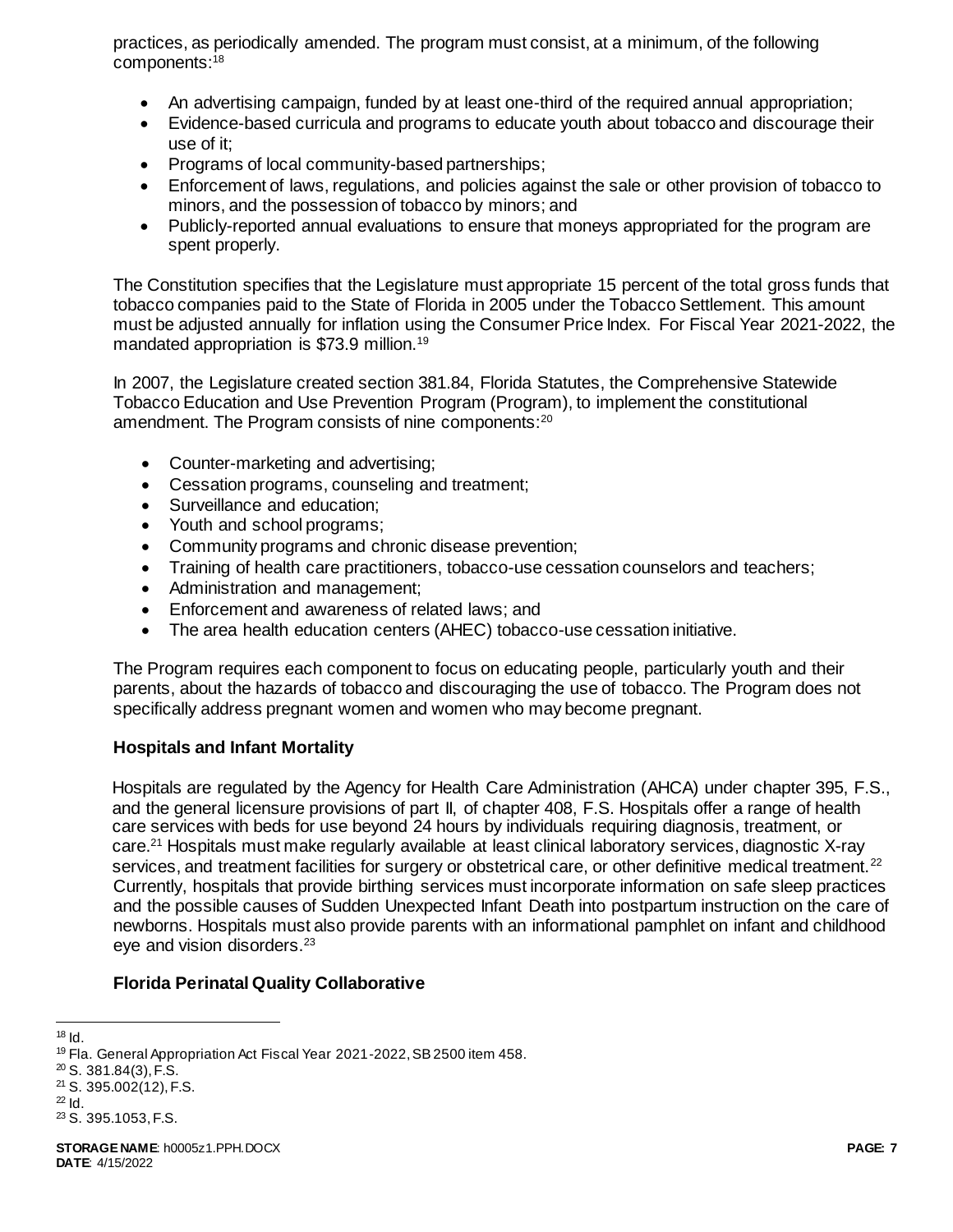The Florida Perinatal Quality Collaborative (FPQC) was established in 2010 and housed in the Chiles Center at the University of South Florida College of Public Health. FPQC aims to improve Florida's maternal and infant health outcomes through evidence-based perinatal care. FPQC partners with stakeholders, such as perinatal-related organizations, individuals, families, health professionals, hospitals, and payers to develop and implement quality improvement initiatives at partner hospitals that provide birthing services (labor and delivery) to address maternal and infant mortality.<sup>24</sup> FPQC's initiatives provide quality improvement data reports, toolkits, online toolboxes, and technical assistance to hospitals to assist with implementing process changes to carry out quality improvement initiatives.

Hospital participation in FPQC initiatives is voluntary.

Currently, FPQC has four active initiatives:<sup>25</sup>

- **Promoting Primary Vaginal Deliveries (PROVIDE):<sup>26</sup> The goal of the PROVIDE Initiative is to** improve maternal and newborn outcomes by applying evidence-based interventions to promote primary vaginal deliveries at Florida delivery hospitals and ultimately reduce Nulliparous, Term, Singleton, Vertex cesareans.<sup>27</sup> Seventy-five hospitals currently participate in PROVIDE.
- **Family-Centered Care in the NICU (PAIRED):<sup>28</sup>** PAIRED helps hospital neonatal intensive care units (NICU) develop and implement unit-specific strategies to improve how a family engages with the NICU staff to assist in the care of their infant in a way that provides value to the family and to the NICU team. As its centerpiece project, this initiative facilitates **adoption or expansion of safe skin-to-skin care,** which has a growing evidence base for achieving better infant and family outcomes. Sixteen hospitals currently participate in PAIRED.
- **Perinatal Quality Indicators System (PQI):<sup>29</sup> The PQI initiative supports hospital quality** improvement efforts by providing hospital-specific semi-annual or quarterly reports of perinatal indicators and related reports. PQI is offered to all Florida delivery hospitals at no charge and hospitals can enroll at any time. Fifty-six hospitals currently participate in PQI.
- **Maternal Opioid Recovery Effort (MORE):**<sup>30</sup> MORE works with providers, hospitals, and other stakeholders to improve identification, clinical care, and coordinated treatment and support for pregnant women with opioid use disorder (OUD) and their infants. MORE focuses on standardization related to OUD screening, prevention, treatment, and comprehensive discharge planning. Thirty-one hospitals are currently participating in MORE.

Since the MORE initiative began in November 2019, participating hospitals have substantially increased screening for substance use disorder, mental health, intimate partner violence, and infectious diseases, as indicated by the graph below.<sup>31</sup>

<https://health.usf.edu/publichealth/chiles/fpqc/paired> (last visited March 11, 2022).

- <sup>29</sup> USF Health College of Public Health, *Florida Perinatal Quality Collaborative – Perinatal Quality Indicators System,*
- <https://health.usf.edu/publichealth/chiles/fpqc/indicators> (last visited March 11, 2022).

 $\overline{a}$ 

<sup>24</sup> USF Health College of Public Health, *Florida Perinatal Quality Collaborative – About the FPQC,* 

<https://health.usf.edu/publichealth/chiles/fpqc/about> (last visited March 11, 2022).

<sup>25</sup> USF Health College of Public Health, *Florida Perinatal Quality Collaborative,* <https://health.usf.edu/publichealth/chiles/fpqc> (last visited March 11, 2022).

<sup>26</sup> USF Health College of Public Health, *Florida Perinatal Quality Collaborative – Promoting Vaginal Deliveries,*  <https://health.usf.edu/publichealth/chiles/fpqc/provide> (last visited March 11, 2022).

 $27$  Nulliparous, Term, Singleton, Vertex (NTSV) Cesareans are cesarean births where babies are at or beyond 37.0 weeks gestation to women in their first pregnancy, that are singleton (no twins or beyond) and in the vertex presentation (no breech or transverse positions).

<sup>28</sup> USF Health College of Public Health, *Florida Perinatal Quality Collaborative – PAIRED Initiative,* 

<sup>30</sup> USF Health College of Public Health, *Florida Perinatal Quality Collaborative – Maternal Opioid Recovery Effort (MORE),* 

<https://health.usf.edu/publichealth/chiles/fpqc/MORE> (last visited March 11, 2022).

<sup>31</sup> Presentation by William Sappenfield, MD, MPH, CPH, Professor, Director of Chiles Center, University of South Florida, Oct. 13, 2021 meeting of the Professions and Public Health Subcommittee, available at:

[https://www.myfloridahouse.gov/Sections/Documents/loaddoc.aspx?PublicationType=Committees&CommitteeId=3093&Session=2022](https://www.myfloridahouse.gov/Sections/Documents/loaddoc.aspx?PublicationType=Committees&CommitteeId=3093&Session=2022&DocumentType=Meeting+Packets&FileName=pph+10-13-21.pdf) [&DocumentType=Meeting+Packets&FileName=pph+10-13-21.pdf](https://www.myfloridahouse.gov/Sections/Documents/loaddoc.aspx?PublicationType=Committees&CommitteeId=3093&Session=2022&DocumentType=Meeting+Packets&FileName=pph+10-13-21.pdf)(last visited March 11, 2022).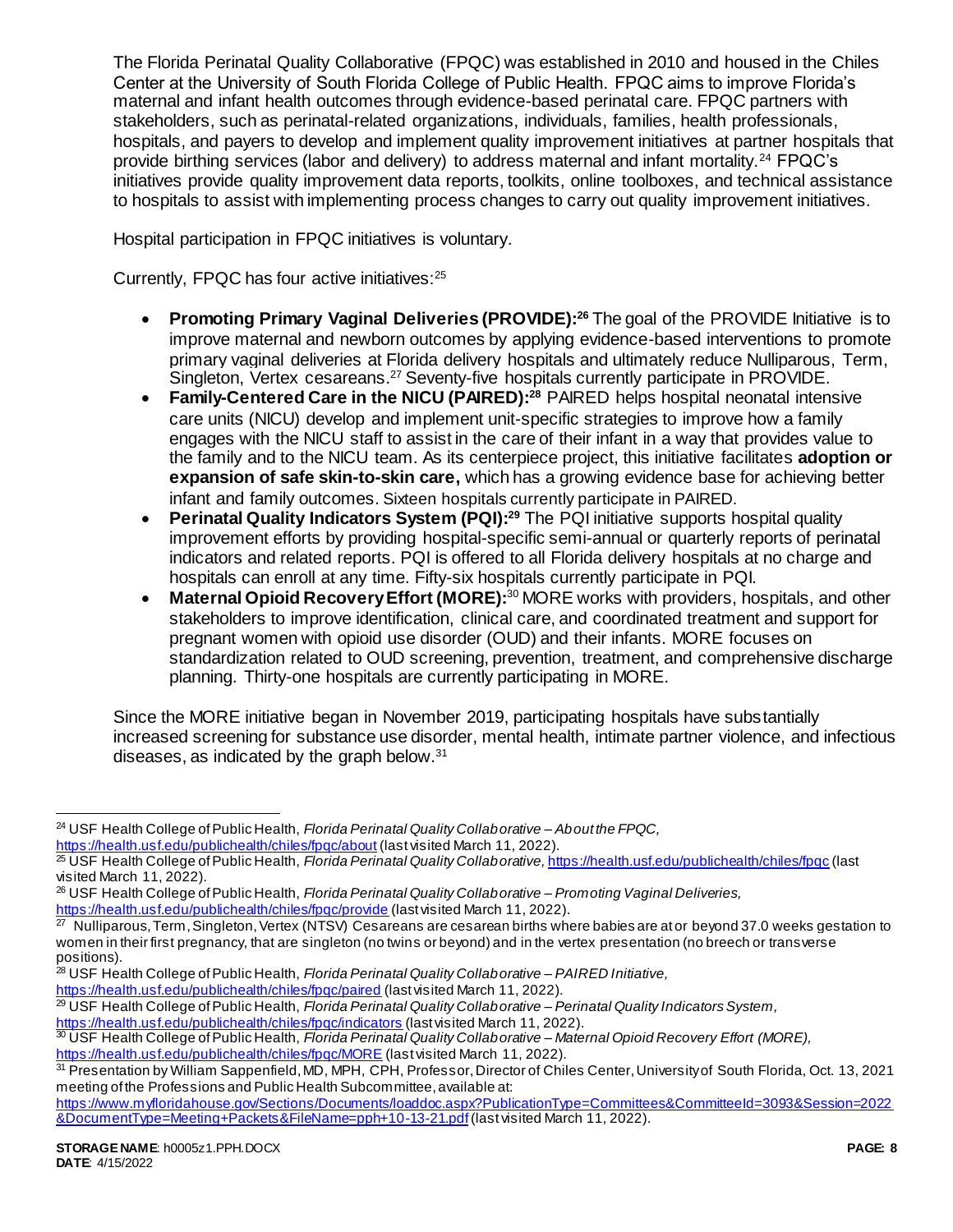**Maternal Screening in MORE-Participating Hospitals, 2020-2021**<sup>32</sup>



#### Federal Law on Abortion

In 1973, the foundation of modern abortion jurisprudence, *Roe v. Wade*<sup>33</sup>, was decided by the U.S. Supreme Court (Supreme Court). The Supreme Court determined that a woman's right to an abortion is part of a fundamental right to privacy guaranteed under the Due Process Clause of the Fourteenth Amendment of the U.S. Constitution. Further, the Court reasoned that state regulation limiting the exercise of this right is subject to strict scrutiny: it must be justified by a compelling state interest, and must be narrowly drawn.<sup>34</sup> In 1992, the fundamental holding of *Roe* was upheld by the U.S. Supreme Court in *Planned Parenthood v. Casey*. 35

### *The Viability Standard*

In *Roe v. Wade*, the Supreme Court established a rigid trimester framework dictating when, if ever, states can regulate abortion.<sup>36</sup> The Court held that states could not regulate abortions during the first trimester of pregnancy.<sup>37</sup> With respect to the second trimester, the Court held that states could only enact regulations aimed at protecting the mother's health, not the fetus's life. Therefore, no ban on abortions is permitted during the second trimester. The state's interest in the life of the fetus becomes sufficiently compelling only at the beginning of the third trimester, allowing it to prohibit abortions. Even then, the Court requires states to permit an abortion in circumstances necessary to preserve the health or life of the mother.<sup>38</sup>

The current viability standard is set forth in *Planned Parenthood v. Casey*. <sup>39</sup> Recognizing that medical advancements in neonatal care can advance viability to a point somewhat earlier than the third trimester, the Supreme Court rejected the trimester framework and, instead, limited the states' ability to regulate abortion pre-viability. Thus, while upholding the underlying holding in *Roe*, which authorizes states to "regulate, and even proscribe, abortion except where it is necessary, in appropriate medical judgment, for the preservation of the life or health of the mother[,]"<sup>40</sup> the Court determined that the line for this authority should be drawn at "viability," because "there may be some medical developments that

l  $32$  Id.

 $34$  Id.

<sup>33</sup> *Roe v. Wade*, 410 U.S. 113 (1973).

<sup>35</sup> *Casey*, 505 U.S. 833 (1992).

<sup>36</sup> *Roe*, 410 U.S. 113 (1973). <sup>37</sup> *Id.* at 163-64.

<sup>38</sup> *Id.* at 164-165.

<sup>39</sup> *Planned Parenthood of SE Pa. v. Casey*, 505 U.S. 833 (1992). <sup>40</sup> *See Roe*, 410 U.S. at 164-65.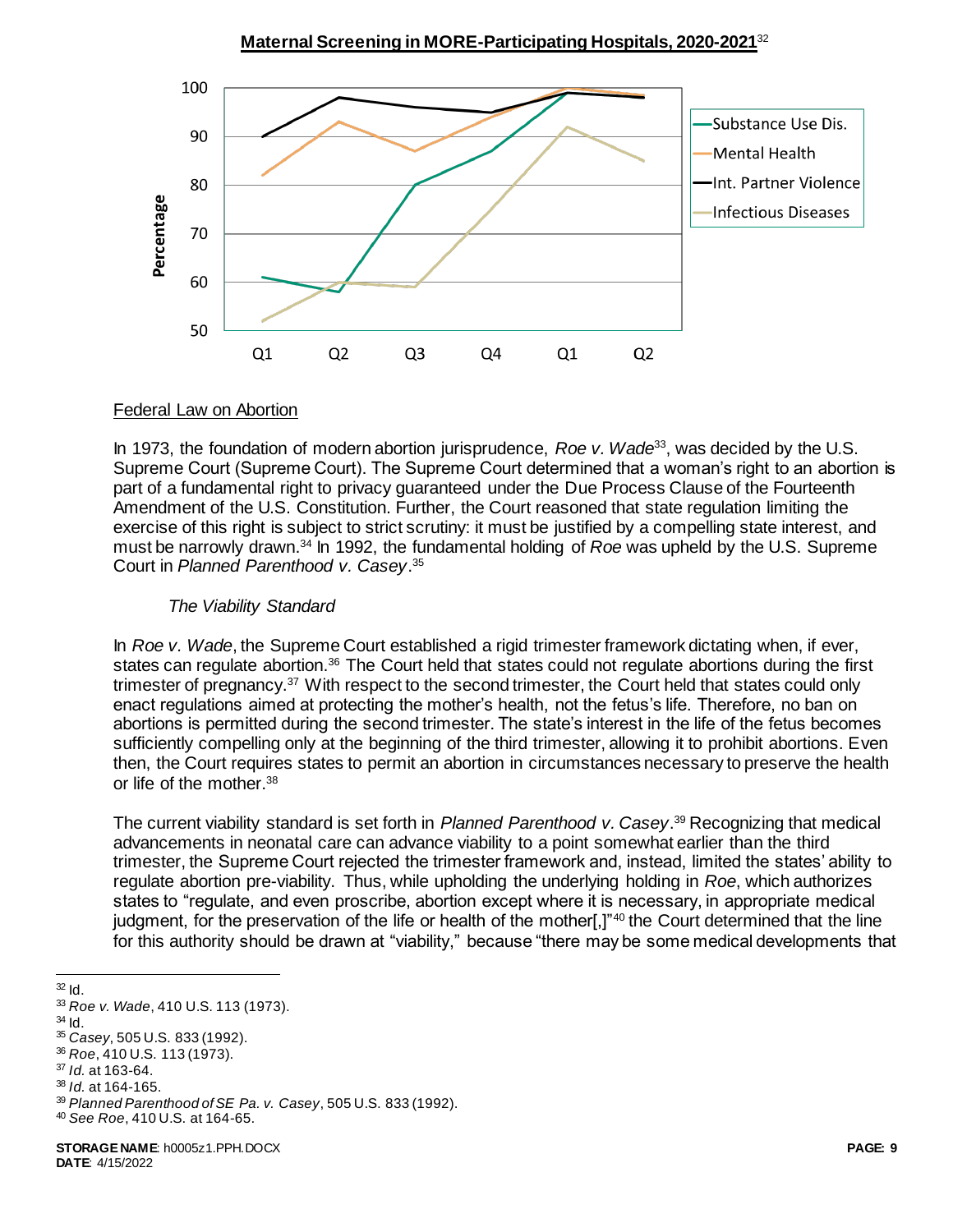affect the precise point of viability . . . but this is an imprecision within tolerable limits given that the medical community and all those who must apply its discoveries will continue to explore the matter."<sup>41</sup> Furthermore, the Court recognized that "[i]n some broad sense it might be said that a woman who fails to act before viability has consented to the State's intervention on behalf of the developing child."<sup>42</sup>

### *The Undue Burden Standard*

In *Planned Parenthood v. Casey*, the Supreme Court established the undue burden standard for determining whether a law places an impermissible obstacle to a woman's right to an abortion. The Court held that health regulations which impose undue burdens on the right to abortion are invalid.<sup>43</sup> State regulation imposes an "undue burden" on a woman's decision to have an abortion if it has the purpose or effect of placing a substantial obstacle in the path of the woman who seeks the abortion of a nonviable fetus.<sup>44</sup> However, the court opined, not every law which makes the right to an abortion more difficult to exercise is an infringement of that right.<sup>45</sup>

## *The Medical Emergency Exception*

In *Doe v. Bolton*, the Supreme Court was faced with determining, among other things, whether a Georgia statute criminalizing abortions (pre- and post-viability), except when determined to be necessary based upon a physician's "best clinical judgment," was unconstitutionally void for vagueness for inadequately warning a physician under what circumstances an abortion could be performed.<sup>46</sup> In its reasoning, the Court agreed with the district court decision that the exception was not unconstitutionally vague, by recognizing that:

[T]he medical judgment may be exercised in the light of all factors—physical, emotional, psychological, familial, and the woman's age-relevant to the well-being of the patient. All these factors may relate to health. This allows the attending physician the room he needs to make his best medical judgment.<sup>47</sup>

This broad interpretation of what constitutes a medical emergency was later tested in *Casey<sup>48</sup>*, albeit in a different context. One question before the Supreme Court in *Casey* was whether the medical emergency exception to a 24-hour waiting period for an abortion was too narrow in that there were some potentially significant health risks that would not be considered "immediate."<sup>49</sup> The exception in question provided that a medical emergency is:

[T]hat condition which, on the basis of the physician's good faith clinical judgment, so complicates the medical condition of a pregnant woman as to necessitate the immediate abortion of her pregnancy to avert her death or for which a delay will create serious risk of substantial and irreversible impairment of a major bodily function.<sup>50</sup>

In evaluating the more objective standard under which a physician is to determine the existence of a medical emergency, the Court in *Casey* determined that the exception would not significantly threaten

 $\overline{a}$ 

<sup>41</sup> *See Casey*, 505 U.S. at 870.

<sup>42</sup> *Id.*

<sup>43</sup> Id. at 878.

<sup>44</sup> Id. at 877

<sup>45</sup> Id. at 873.

<sup>46</sup> *Doe*, 410 U.S. at 179 (1973). Other exceptions, such as in cases of rape and when, "[t]he fetus would very likely be born with a grave, permanent, and irremediable mental or physical defect." *Id.* at 183. *See also, U.S. v. Vuitich*, 402 U.S. 62, 71-72 (1971) (determining that a medical emergency exception to a criminal statute banning abortions would include consideration of the me ntal health of the pregnant woman).

<sup>47</sup> *Doe*, 410 U.S. at 192.

<sup>48</sup> *Casey*, 505. U.S. 833 (1992).

<sup>49</sup> *Id.* at 880.

<sup>50</sup> *Id.* at 879 (quoting 18 Pa. Cons. Stat. § 3203 (1990)).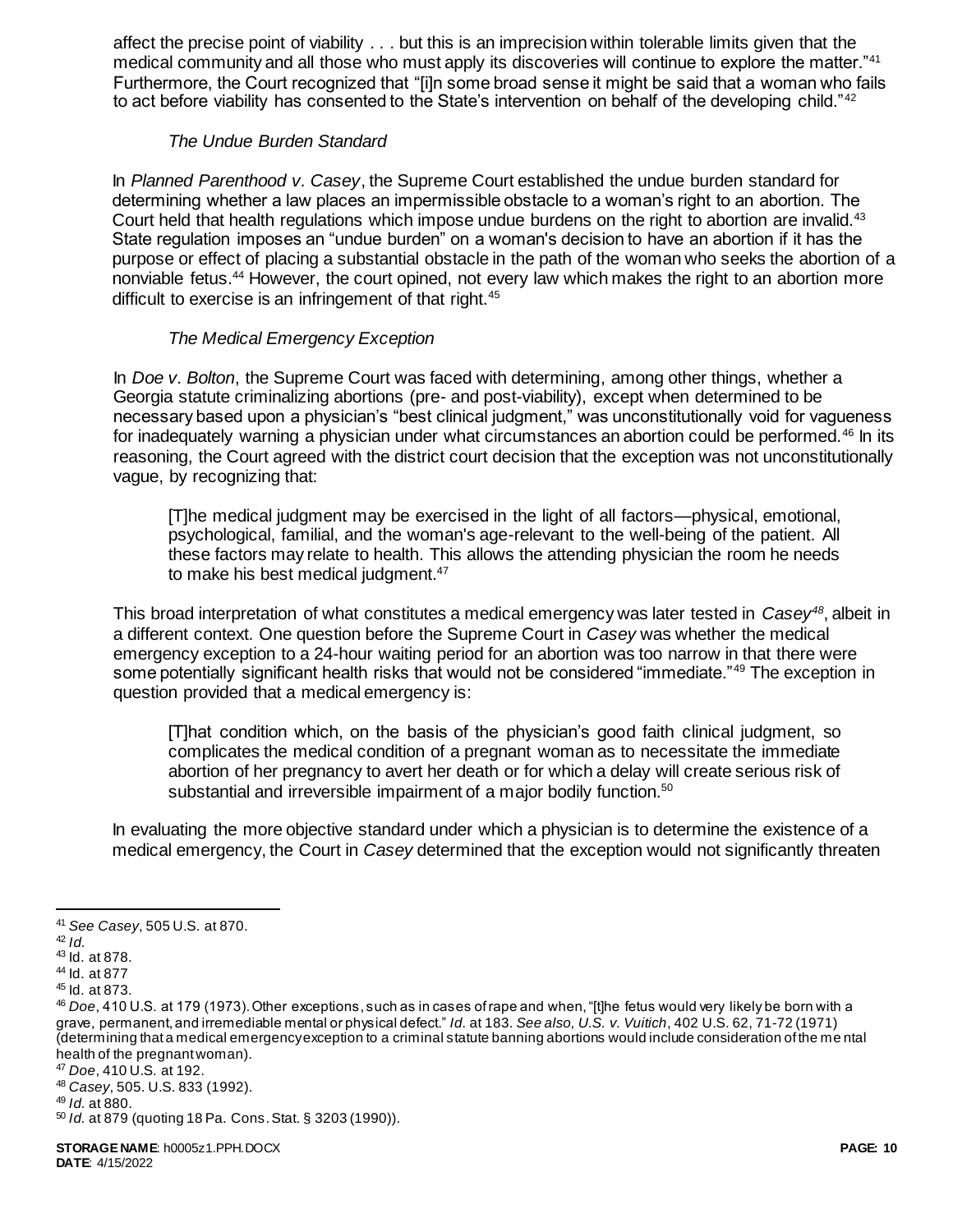the life and health of a woman and imposed no undue burden on the woman's right to have an abortion.<sup>51</sup>

#### *Jackson Women's Health Organization v. Dobbs*

In 2018, Mississippi enacted the Gestational Age Act (Act) which prohibited a person from performing an abortion if the probable gestational age of the fetus is greater than 15 weeks. Jackson Women's Health Organization filed a lawsuit challenging the Act alleging that it was an unconstitutional previability ban on abortion. The state argued the Act was a constitutional restriction on abortion. The federal trial court ruled in favor of Jackson Women's Health Organization, which was upheld by the Fifth Circuit of Appeals.<sup>52</sup>

The lawsuit matter is currently pending before the Supreme Court, which held oral arguments on December 1, 2021.<sup>53</sup>

#### Florida Abortion Law

#### *Right to Abortion*

The Florida Constitution, as interpreted by Florida courts, affords greater privacy rights than those provided by the U.S. Constitution. While the federal Constitution traditionally shields enumerated and implied individual liberties from state or federal intrusion, the Supreme Court has noted that state constitutions may provide greater protections.<sup>54</sup> Unlike the U.S. Constitution, Article I, s. 23 of the Florida Constitution contains an express right to privacy:

Every natural person has the right to be let alone and free from governmental intrusion into the person's private life except as otherwise provided herein. This section shall not be construed to limit the public's right of access to public records and meetings as provided by law.

The Florida Supreme Court opined in *In re T.W.* that this section provides greater privacy rights than those implied by the U.S. Constitution.<sup>55</sup>

The Florida Supreme Court has recognized Florida's constitutional right to privacy "is clearly implicated in a woman's decision whether or not to continue her pregnancy."<sup>56</sup> In *In re T.W.,* the Florida Supreme Court ruled that:<sup>57</sup>

[P]rior to the end of the first trimester, the abortion decision must be left to the woman and may not be significantly restricted by the state. Following this point, the state may impose significant restrictions only in the least intrusive manner designed to safeguard the health of the mother. Insignificant burdens during either period must substantially further important state interests….Under our Florida Constitution, the state's interest becomes compelling upon viability….Viability under Florida law occurs at that point in time when the fetus becomes capable of meaningful life outside the womb through standard medical procedures.

l <sup>51</sup> *Id.* at 880.

<sup>&</sup>lt;sup>52</sup> See Jackson Women's Health Organization v. Dobbs, 945 F.3d 265 (5<sup>th</sup> Cir. 2019).

<sup>53</sup> *See Dobbs v. Jackson Women's Health Organization*, Case No. 19-1932, available at

<https://www.supremecourt.gov/search.aspx?filename=/docket/docketfiles/html/public/19-1392.html> (last visited March 11, 2022). <sup>54</sup> *Pruneyard Shopping Center v. Robins*, 100 S.Ct. 2035, 2040 (1980), cited in *In re T.W.*, 551 So.2d 1186, 1191 (Fla. 1989). <sup>55</sup> Id. at 1191-1192.

<sup>56</sup> Id. at 1192.

<sup>57</sup> Id. at 1193.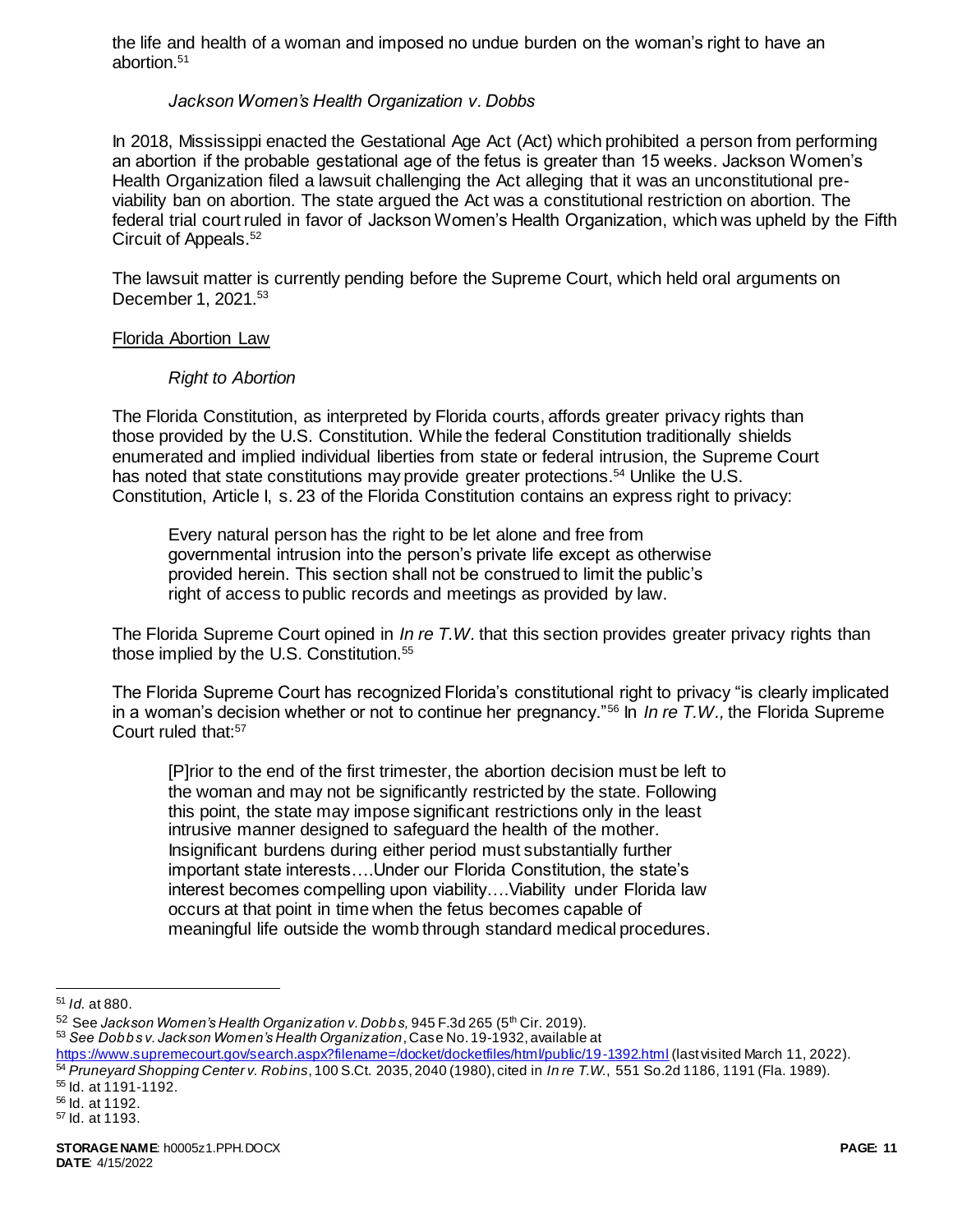The court recognized that after viability, the state can regulate abortion in the interest of the unborn child if the mother's health is not in jeopardy.<sup>58</sup>

The state may regulate abortion pre-viability based upon its interest in maternal health beginning in the second trimester. In *Fla. Women's Medical Clinic, Inc. v. Smith,* the court held that the state has an interest in maternal health only after the first trimester, not before, and may not impose substantive clinical standards in the first trimester.<sup>59</sup>

#### *Abortion Regulation*

Abortion clinics are regulated by the Agency for Health Care Administration (AHCA) under ch. 390, F.S. Physicians performing abortions (which may take place in abortion clinics, hospitals, physician offices or other physician settings) are regulated by the Department of Health (DOH) under chs. 458 and 459 F.S.

In Florida, abortion is defined as the termination of a human pregnancy with an intention other than to produce a live birth or to remove a dead fetus.<sup>60</sup> An abortion must be performed by a physician<sup>61</sup> licensed under ch. 458, F.S., or ch. 459, F.S., or a physician practicing medicine or osteopathic medicine in the employment of the United States.<sup>62</sup>

Florida law prohibits abortions after viability, as well as during the third trimester, unless a medical exception exists. Section 390.01112(1), F.S., prohibits an abortion from being performed if a physician determines that, in reasonable medical judgment, the fetus has achieved viability.<sup>63</sup> Section 390.0111, F.S., prohibits an abortion from being performed during the third trimester.<sup>64</sup> Exceptions to both of these prohibitions exist if:

- Two physicians certify in writing that, in reasonable medical judgment, the termination of the pregnancy is necessary to save the pregnant woman's life or avert a serious risk of substantial and irreversible physical impairment of a major bodily function of the pregnant woman other than a psychological condition; or
- One physician certifies in writing that, in reasonable medical judgment, there is a medical necessity for legitimate emergency medical procedures for termination of the pregnancy to save the pregnant woman's life or avert a serious risk of imminent substantial and irreversible physical impairment of a major bodily function of the pregnant woman other than a psychological condition, and another physician is not available for consultation.<sup>65</sup>

Current law requires the physician performing the abortion to verify the probable gestational age of the fetus, by ultrasound, at the time the abortion is performed.<sup>66</sup> The physician performing the abortion, or person qualified to operate an ultrasound who is working with in conjunction with the physician, must perform the ultrasound.<sup>67</sup>

 $\overline{a}$ <sup>58</sup> Id. at 1194.

<sup>59</sup> Fla. Women's Medical Clinic, Inc. v. Smith, 478 F.Supp. 233 (S.D. Fla. 1979); Fla. Women's Medical Clinic, Inc. v. Smith, 536 F.Supp. 1048 (S.D. Fla. 1982).

<sup>60</sup> Section 390.011(1), F.S.

 $61$  Section 390.0111(2), F.S.

<sup>62</sup> Section 390.011(8), F.S.

 $63$  Viability is defined as the stage of fetal development when the life of a fetus is sustainable outside the womb through standard medical measures. Section 390.011(13), F.S.

 $64$  Section 390.011(11), F.S., defines the third trimester to mean the weeks of pregnancy after the 24th week of pregnancy.  $65$  Sections 390.0111(1)(a) and (b) and 390.01112(1)(a) and (b), F.S.

<sup>66</sup> Section 390.0111(3)(a)1.b.II, F.S.

<sup>67</sup> Section 390.0111(3), F.S.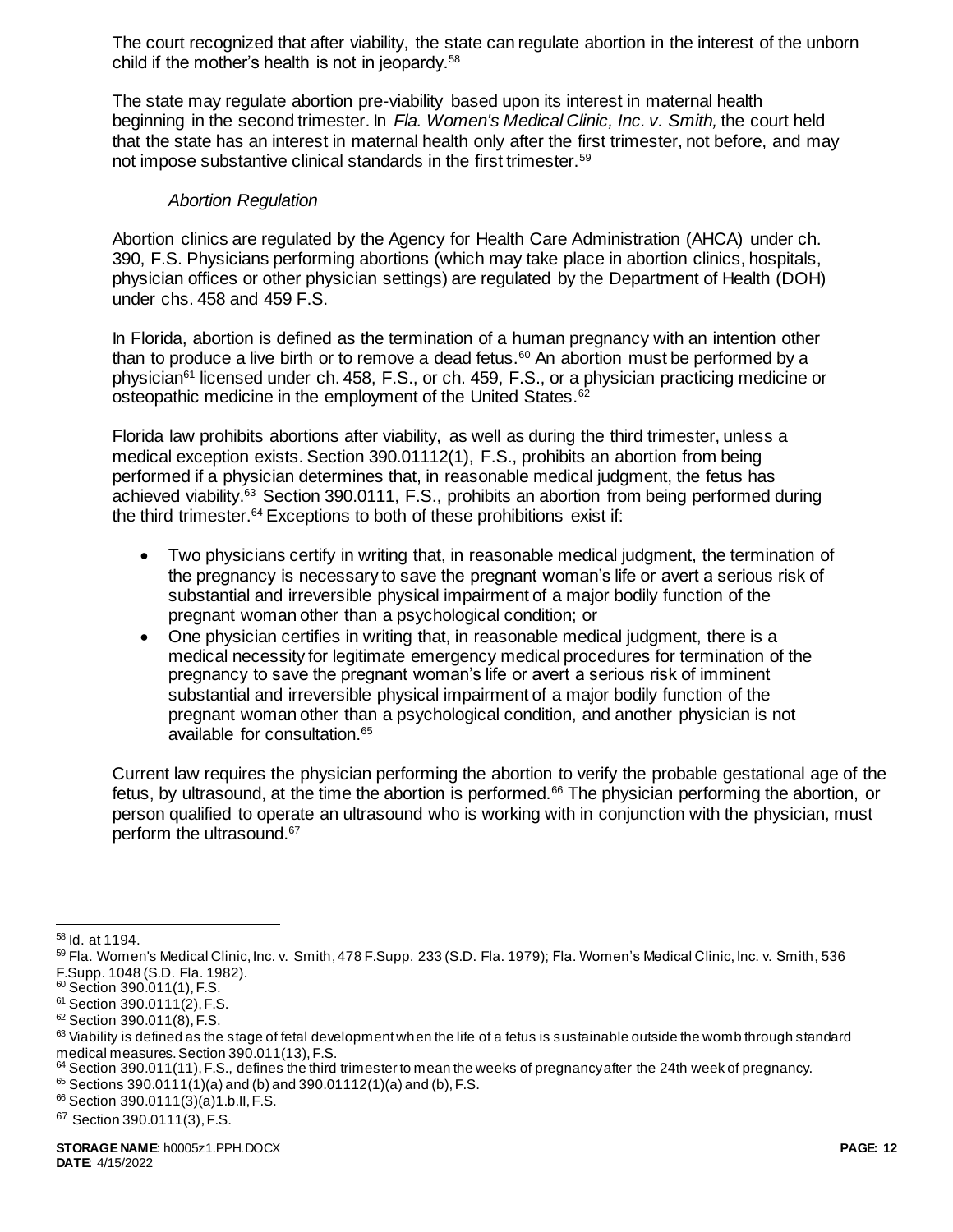Any person who willfully performs, or actively participates in, an abortion in violation of these statutory requirements commits a third degree felony and commits a second-degree felony if the woman dies.<sup>68</sup>

## *Abortion Data Reporting*

Section 390.0112, F.S., requires the medical director of medical facilities where abortions are performed to submit a monthly report to AHCA that must contain information consistent with the United States Standard Report of Induced Termination of Pregnancy adopted by the Centers for Disease Control and Prevention (CDC).<sup>69</sup> If the abortion is performed in a location other than a medical facility, the physician who performed the abortion is responsible for reporting the information to AHCA.<sup>70</sup>

In 2020, there were 209,645 live births in Florida.<sup>71</sup> In the same year, there were 74,868 abortion procedures performed in the state. Of those: <sup>72</sup>

- 70,594 were performed in the first trimester (12 weeks and under);
- 4,274 were performed in the second trimester (13 to 24 weeks); and
- None were performed in the third trimester (25 weeks and over).

The majority of the procedures (65,210) were elective.<sup>73</sup> The remainder of the abortions were performed due to: <sup>74</sup>

- **Emotional or psychological health of the mother (1,409);**
- Physical health of the mother that was not life endangering (1,111);
- Life endangering physical condition (146);
- Rape (112);
- $\bullet$  Incest (9);
- Serious fetal genetic defect, deformity, or abnormality (734); and
- Social or economic reasons (15,271).

AHCA must keep this information in a central location from which statistical data can be drawn and must provide this information to the CDC upon request.<sup>75</sup> The reports are confidential and exempt from public records requirements.<sup>76</sup> AHCA may impose fines for violations of the reporting requirements.<sup>77</sup>

Abortion providers report abortions due to rape or incest, but are not currently required to report whether the abortion was due to human trafficking.

 $\overline{a}$  $68$  Section 390.0111(10), F.S. Such regulations include basic clinical standards for abortion clinics performing abortions after the first trimester and informed consent.

 $69$  The CDC requests the following information from states for the U.S. Standard Report of Induced Termination of Pregnancy: faci lity name (clinic or hospital); city, town or location; county; hospital or clinic's patient identifi cation number (used for querying for missing information without identifying the patient); age; marital status; date of termination; residence of patient; ethnicity; race ; education attainment; date of last menses; clinical estimate of gestation; previous pregnancy history; previous abortion history; type of abortion procedure; and name of attending physician and name of person completing report. Centers for Disease Control, Handbook on the Reporting of Induced Termination of Pregnancy[, www.cdc.gov/nchs/data/misc/hb\\_itop.pdf](http://www.cdc.gov/nchs/data/misc/hb_itop.pdf) (last visited on March 11, 2022). <sup>70</sup> Section 390.0112(2), F.S.

<sup>&</sup>lt;sup>71</sup> Total Resident Live Births, Department of Health, available at

<https://www.flhealthcharts.gov/ChartsReports/rdPage.aspx?rdReport=Birth.DataViewer&cid=25> (last viewed March 11, 2022).  $72$  Reported Induced Terminations of Pregnancyby Reason, by Trimester, Agency for Health Care Administration, available at [https://ahca.myflorida.com/mchq/central\\_services/training\\_support/docs/TrimesterByReason\\_2020.pdf](https://ahca.myflorida.com/mchq/central_services/training_support/docs/TrimesterByReason_2020.pdf) (last viewed March 11, 2022).  $73$  Id.

<sup>74</sup> Id.

<sup>&</sup>lt;sup>75</sup> Id. The CDC compiles statistics voluntarily reported by the 50 states, the District of Columbia and New York City, related to termination of pregnancies to produce a national data report. *Abortion Surveillance- United States, 2019*, Surveillance Summaries, Centers for Disease Control and Prevention, November 26, 2021 / 70(9);1-2[9 https://www.cdc.gov/mmwr/volumes/70/ss/ss7009a1.htm](https://www.cdc.gov/mmwr/volumes/70/ss/ss7009a1.htm) (last visited on March 11, 2022).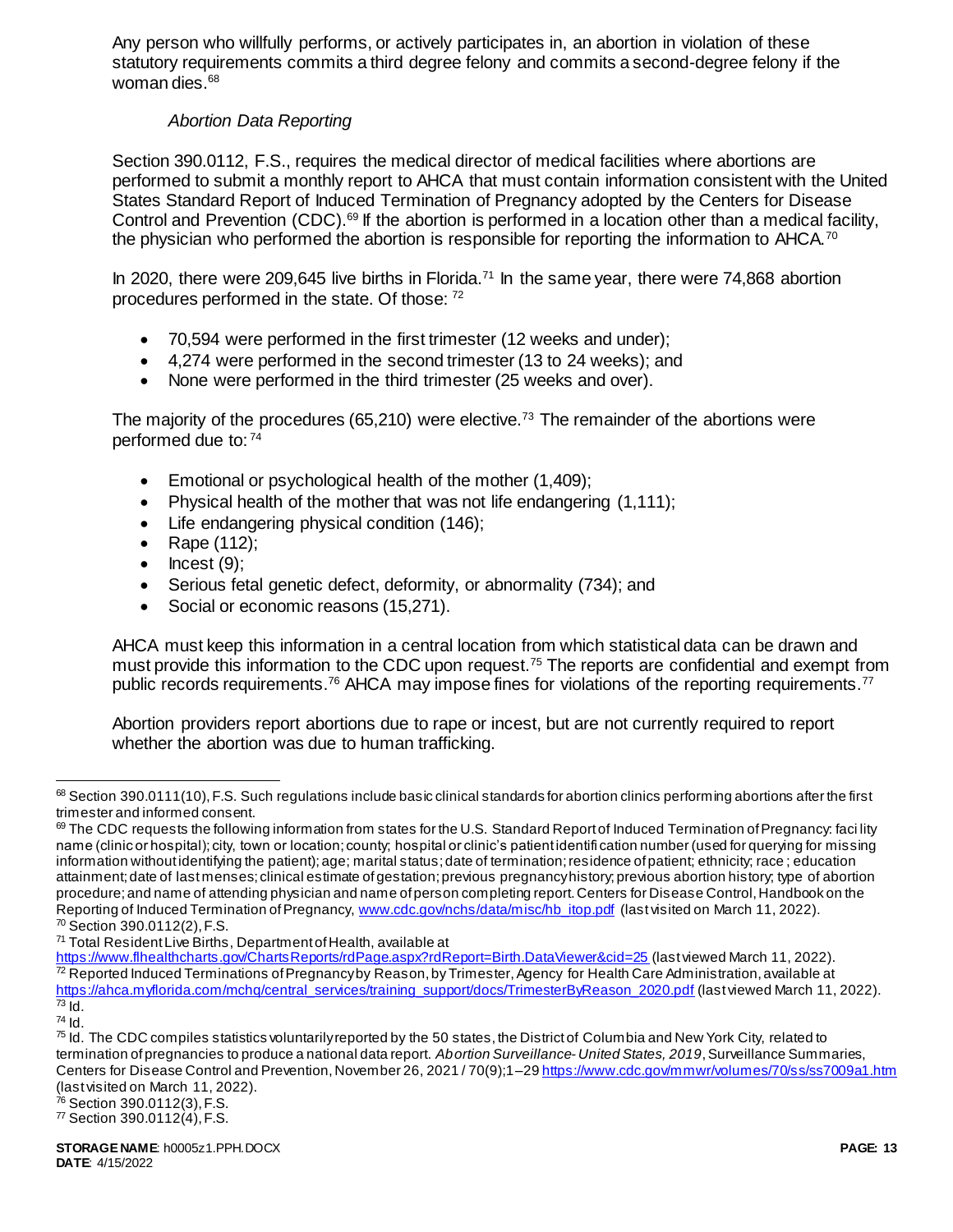Additionally, potential gaps in abortion date may exist. If an abortion is performed outside of a medical facility, the physician performing the abortion must submit a monthly report to AHCA. Because AHCA has no regulatory oversight of physicians (this authority rests with the Boards), it is unclear whether all physicians performing abortions outside of medical facilities are reporting. It is equally unclear if all medication abortions are being reported as abortion providers are not currently required to report the number of medication abortion regimens<sup>78</sup> prescribed or dispensed.

## **Effect of the Bill**

The bill addresses fetal and infant mortality reduction related to FIMR, hospital quality initiatives, comprehensive statewide tobacco education and use prevention, and abortion policy.

### **Fetal and Infant Mortality Review**

The bill requires DOH to contract with local Healthy Start Coalitions to establish fetal and infant mortality review committees in all regions of the state, to improve fetal and infant mortality in each region. Each committee must:

- Review and analyze the geographic area's fetal and infant mortality rates, trends, causes, and other data;
- Develop findings and recommendations for interventions and policy changes to reduce rates; and
- Engage with local communities and stakeholders to implement recommended policies and procedures.

Each Coalition must report FIMR committee findings and recommendations to DOH annually. Beginning on October 1, 2023, DOH must compile FIMR committee findings and submit a report to the Governor, President of the Senate, and Speaker of the House of Representatives.

### **Comprehensive Statewide Tobacco Education and Use Prevention**

The bill requires the Comprehensive Statewide Tobacco Education and Use Prevention Program to include a focus on pregnant women and women who may become pregnant in the program's components.

### **Hospitals and Infant Mortality**

The bill requires hospitals that provide birthing services (labor and delivery) to participate in at least two quality improvement initiatives developed in collaboration with the FPQC at all times.

### **Abortion Regulation**

The bill prohibits abortions if the physician performing abortion determines the gestational age of the fetus is more than 15 weeks, as calculated from the first day of the woman's last menstrual period. This replaces the current prohibition against abortions during the third trimester.

The bill retains the same medical exceptions to prohibited abortions in existing law:

j

 $78$  The FDA approved medication abortion regimen consists of mifepristone and misoprostol which may be taken through 70 days gestation (70 days or less since the first day of a woman's last menstrual period) to end a pregnancy. *Mifeprex (mifepristone) Information*, U.S. Food and Drug Administration, available a[t https://www.fda.gov/drugs/postmarket-drug-safety-information-patients](https://www.fda.gov/drugs/postmarket-drug-safety-information-patients-and-providers/mifeprex-mifepristone-information)[and-providers/mifeprex-mifepristone-information](https://www.fda.gov/drugs/postmarket-drug-safety-information-patients-and-providers/mifeprex-mifepristone-information) (last visited on March 11, 2022).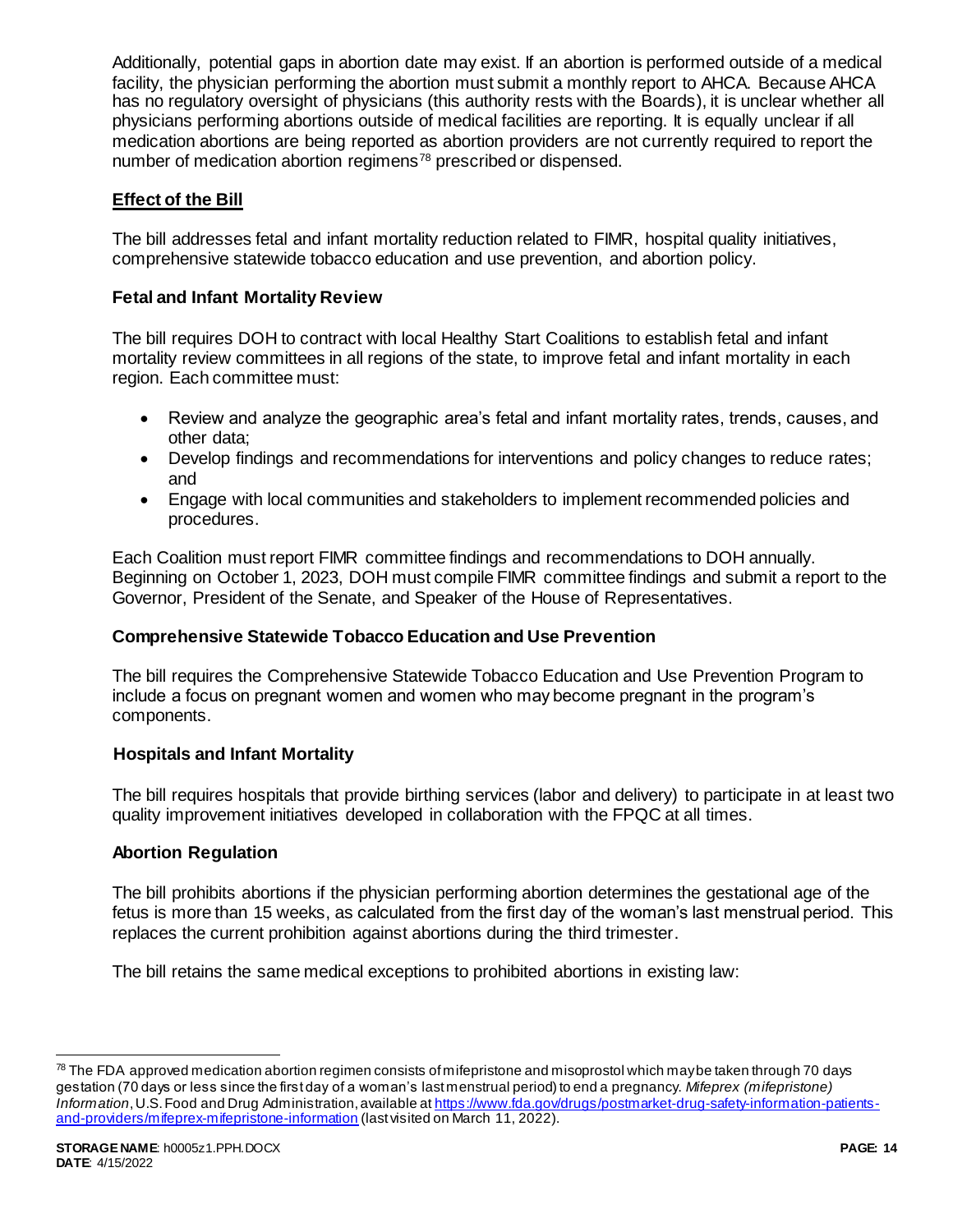- Two physicians certify in writing that, in reasonable medical judgment, the termination of the pregnancy is necessary to save the pregnant woman's life or avert a serious risk of substantial and irreversible physical impairment of a major bodily function of the pregnant woman other than a psychological condition; or
- One physician certifies in writing that, in reasonable medical judgment, there is a medical necessity for legitimate emergency medical procedures for termination of the pregnancy to save the pregnant woman's life or avert a serious risk of imminent substantial and irreversible physical impairment of a major bodily function of the pregnant woman other than a psychological condition, and another physician is not available for consultation.

The bill adds an exception for fatal fetal abnormalities if two physicians certify in writing that, in reasonable medical judgment, the fetus has a fatal fetal abnormality. Because current law prohibits abortions past the gestational stage of viability, with no exceptions for fatal fetal abnormalities, this exception applies until the fetus reaches the gestational stage of viability. A fetal anomaly is a terminal condition that, in reasonable medical judgment, regardless of the provision of life-saving medical treatment, is incompatible with life outside the womb and will result in death upon birth or imminently thereafter.

## **Abortion Reporting**

The bill enhances and clarifies current abortion reporting requirements. The bill requires abortion providers to report whether abortions were due to human trafficking. The bill addresses potential data reporting gaps by requiring abortion providers to report both surgical and medication-induced abortions and to report the number of medication abortion regimens prescribed and dispensed. The bill also requires AHCA and the Boards to adopt an electronic reporting form. This provides greater regulatory oversight over the reporting requirement for physicians performing abortions outside of a medical facility.

The bill provides an effective date of July 1, 2022.

# **II. FISCAL ANALYSIS & ECONOMIC IMPACT STATEMENT**

- A. FISCAL IMPACT ON STATE GOVERNMENT:
	- 1. Revenues:

None.

2. Expenditures:

The bill appropriates \$1,602,000 in recurring General Revenue funds to DOH for the purpose of establishing FIMR committees in areas of the state where no state-funded FIMR committees exist and to supplement existing FIMR committees. This allows for a minimum of \$60,000 per FIMR committee to implement the bill.

- B. FISCAL IMPACT ON LOCAL GOVERNMENTS:
	- 1. Revenues:

None.

2. Expenditures: